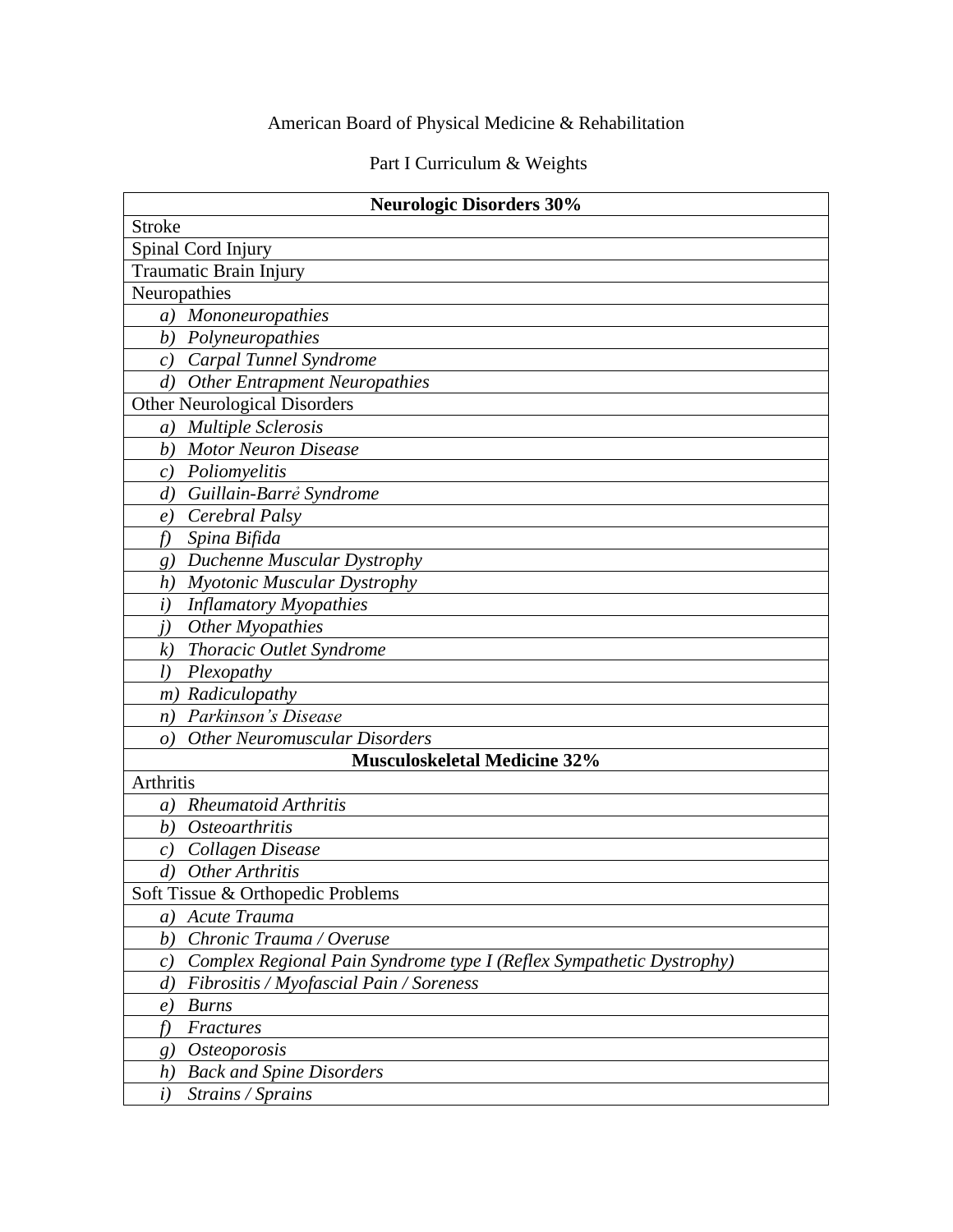| Tendinitis / Bursitis |
|-----------------------|
|                       |

*k) Orthopedic / Rheumatology*

*l) Heterotopic Ossification*

*m) Other Soft Tissue Disease*

### **Amputation 5%**

Upper Extremity

Lower Extremity

#### **Cardiovascular & Other Systems 8%**

Cardiovascular

*a) Ischemic Heart Disease*

*b) Other Heart Disease*

*c) Peripheral Arterial Disease*

*d) Venous Disease*

*e) Vascular Disease*

*f) Lymphedema*

*g) Hypertension*

*h) Other Cardiovascular*

Pulmonary Disease

*a) Asthma*

*b) Chronic Obstructive Pulmonary Disease*

*c) Pneumonia*

*d) Impaired Ventilation*

*e) Other Pulmonary Problems*

Genitourinary (GU) / Gastrointestinal (GI) Disorders

*a) Neurogenic Bladder*

*b) Renal Impairment/ Failure*

*c) Neurogenic Bowel*

*d) Sexuality and Reproductive Issues*

*e) Other GU / GI Disorders*

Cancer

Infectious Disease

#### **Rehabilitation Problems & Outcomes 15%**

| <b>Physical Complications</b>    |
|----------------------------------|
| Spasticity<br>a)                 |
| Contracture<br>b)                |
| Hydrocephalus<br>C)              |
| <i>Seizures</i><br>d)            |
| Pressure Ulcer<br>$\ell$         |
| Posture / Balance Disorders      |
| Abnormal Gait<br>g,              |
| $D$ ysphagia / Aspiration<br>h)  |
| <b>Bed Rest / Deconditioning</b> |
| Paralysis / Weakness             |
|                                  |

*k) Heterotopic Ossification*

*l) Other Physical Complications*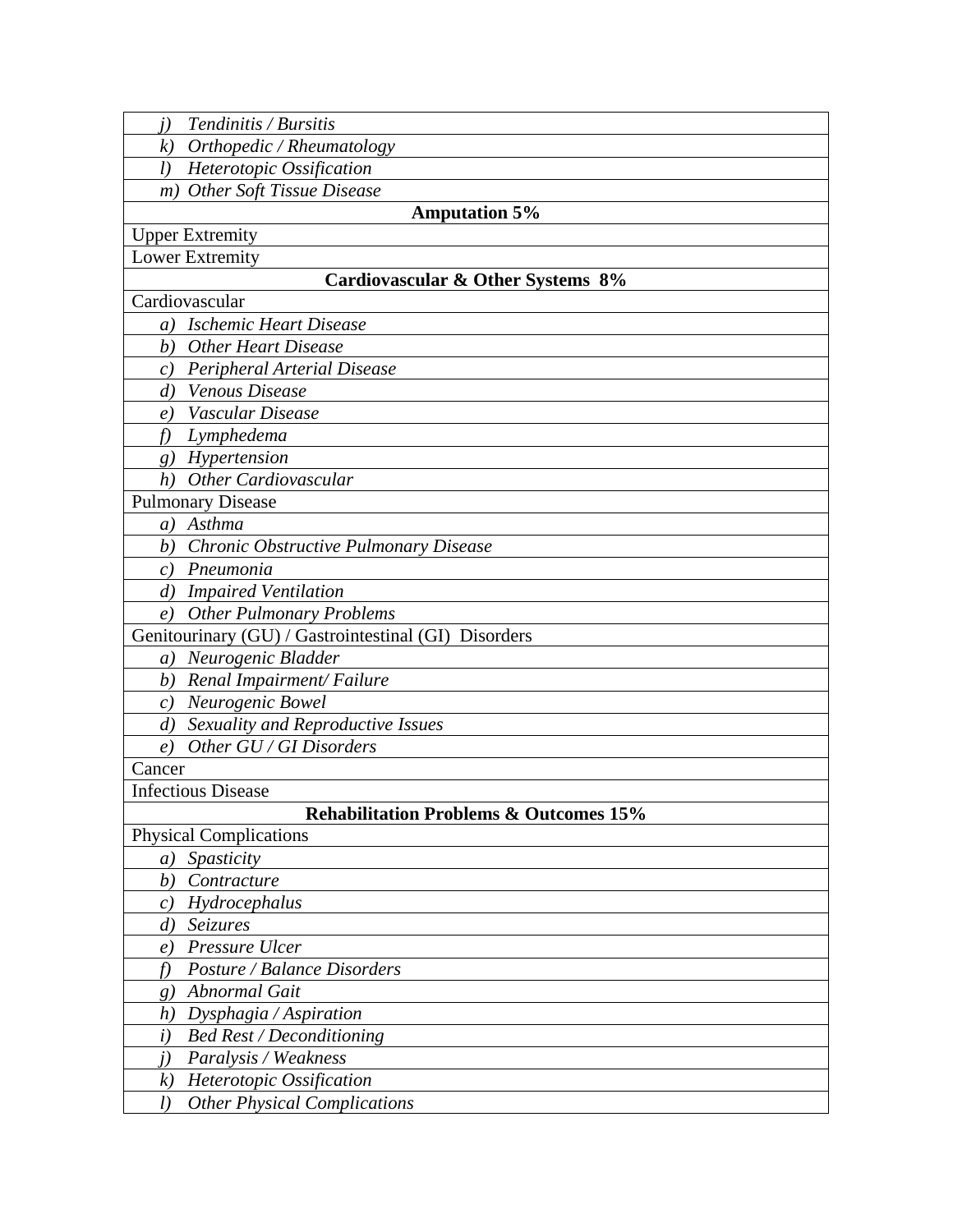*a) Speech and Language Disorders*

*b) Hearing Impairment*

*c) Visual Dysfunction*

*d) Cognitive Disorders*

*e) Sleep Disorders*

*f) Other Cognitive / Sensory Dysfunction*

Psychiatric / Psychologic Problems

*a) Depression*

*b) Substance Abuse*

*c) Dementia / Pseudodementia*

*d) Vegetative State*

*e) Other Psychologic Problems*

## **Basic Sciences 10%**

**Patient Evaluation & Diagnosis 31%**

Physical Examinations, Signs & Symptoms

Diagnosis & Etiology

Diagnostic Procedures

*a) Cardiopulmonary Assess / Stress Test*

*b) Gait Analysis*

*c) Urodynamics*

*d) Lab Studies*

*e) Synovial Fluid Analysis*

*f) Medical Imaging*

*g) Neuropsychologic Evaluation*

*h) Other Diagnostic Procedures*

Functional Evaluation

**Electrodiagnosis 15%**

General Electrodiagnosis

Instrumentation

Prognosis

Nerve Condition

Electromyography

Somatosensory-Evoked Potential

Neuromuscular Transmission

H-Reflex / F Wave

Special Studies

#### **Patient Management 32%**

Clinical Decision Making (incl. Ethics)

Physical Agents

*a) Heat / Cryotherapy*

*b) Hydrotherapy*

*c) Electrostimulation*

*d) Ultrasound*

*e) Biofeedback*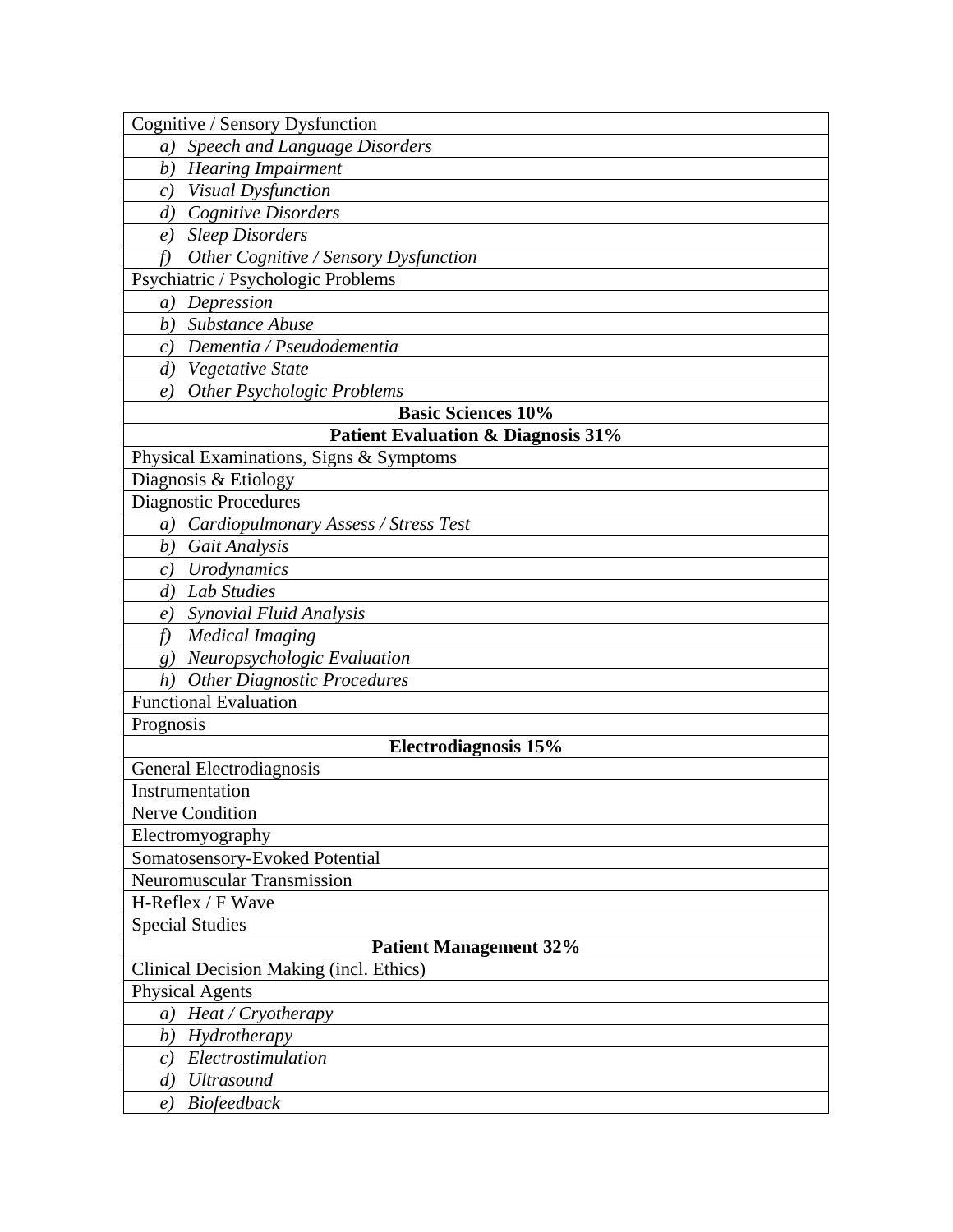| Therapeutic Exercise and Manipulation                  |
|--------------------------------------------------------|
| <b>Motor Control</b><br>a)                             |
| Mobility and Range of Motion<br>b)                     |
| <b>Strength and Endurance</b><br>c)                    |
| <b>Manipulation and Massage</b><br>$\left( d\right)$   |
| Traction / Immobilization<br>$\epsilon$ )              |
| Pharmacologic Intervention                             |
| a) Analgesics                                          |
| b) Antiseizure and Antispasmodics                      |
| <b>Antibiotics</b><br>c)                               |
| Psychopharmacologics<br>$\left( d\right)$              |
| Anti-inflammatory<br>e)                                |
| <b>Other Medication</b><br>f)                          |
| Procedural / Intervention                              |
| Nerve Blocks<br>a)                                     |
| b) Anesthetic Injection                                |
| c) Surgery                                             |
| Other Procedural / Interventional<br>d)                |
| Behavioral / Psychologic Modalities                    |
| <b>Relaxation Therapy</b><br>a)                        |
| <b>Behavior Modification</b><br>b)                     |
| c) Psychotherapy / Counseling                          |
| Education<br>$\left( d\right)$                         |
| <b>Rehabilitation Technologies 10%</b>                 |
| Prosthetics                                            |
| Orthotics                                              |
| <b>Other Rehabilitation Technology</b>                 |
| <b>Shoes</b><br>$\left( a\right)$                      |
| <b>Functional Electric Stimulation</b><br>b)           |
| <b>Transcutaneous Electric Nerve Stimulation</b><br>c) |
| $\left( d\right)$<br><b>Augmentative Communication</b> |
| Ventilation<br>e)                                      |
| f<br>Wheelchair / Seating                              |
| <b>Other Devices</b><br>g)                             |
| <b>Applied Sciences 12%</b>                            |
| Anatomy                                                |
| <b>Central Nervous System</b><br>$\left( a\right)$     |
| Peripheral Nerves<br>b)                                |
| Head / Neck<br>c)                                      |
| d) Shoulder                                            |
| Arm<br>$\epsilon$ )                                    |
| Wrist<br>f)                                            |
| Hand<br>g)                                             |
| h)<br>Hip                                              |
| $\dot{i}$<br>Knee                                      |